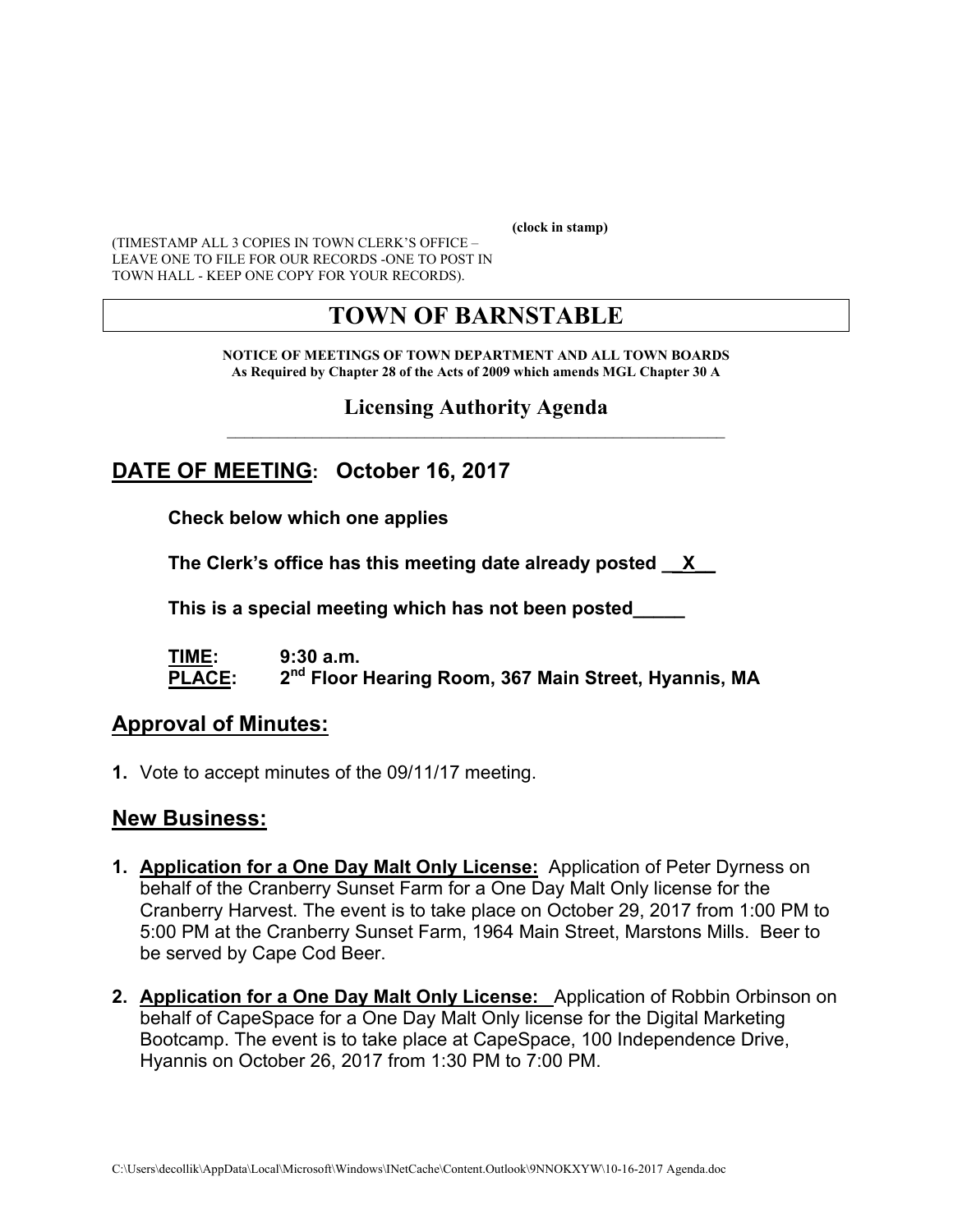- **3. Application for a One Day Wine and Malt License:** Application of Jeffrey Marcotte on behalf of Cape Cod Community College for a One Day Wine and Malt License for the Darlene Love Concert. The event is to take place at the Tilden Arts Center, Cape Cod Community College, 2240 Iyannough Rd., West Barnstable on November  $11^{th}$  and  $12^{th}$  at 7 PM and 3 PM respectively.
- **4. Request for Closure of an Annual All Alcohol Common Victualler License:**  Request from Beech Tree Cantina LLC d/b/a Twisted Tree, 599 Main Street, Hyannis to close from November 1, 2017 until March 2018 for renovations.

#### **5. Consent Agenda:**

## **Public Hearings:**

**1. Application for Change of Location and Manager for an Annual Wine and Malt Retail Package Goods Store:** Application has been filed to change the location and manager of the Annual Wine and Malt Retail Package Store of Speedway of Massachusetts LLC d/b/a Speedway Jennifer Gunderway manager, 50 Ocean Street, Hyannis, Hyannis. Location change is from 50 Ocean Street Hyannis to 317 Falmouth Rd., Hyannis. The Manager change is from Jennifer Gunderway to Arielle Herold.

Description of Premise: Single floor building with 1 main entrance/exit point, 1 secondary egress point, 1 roll up door. Space consists of 2540 sq. ft. of total retail floor space, including walk-in cooler, walk in freezer (exterior, accessed via inside stock room), and storage/back of house space.

Hours of Alcohol sales: Monday through Saturday 8:00 AM to 11:00 PM and Sunday 10:00 AM to 11:00 PM.

\*\*\***\* Postponed from 09/11/17 Licensing Authority Hearing\*\*\*\*** 

- **2. Application for a Change of Manager on an Annual Wine and Malt Inn Holder License:** Application of K Hyannis Hospitality Inc. d/b/a Fairfield Inn and Suites, 867 Iyannough Street, Hyannis on their Annual Inn Holder Wine and Malt License, for a Change of Manager from Andrew Quinto to Tomas Tolentino.
- **3. Application for a Change of Manager and Stockholders on an Annual All Alcohol Retail Package Goods Store**: Application has been filed to change the manager and stockholders of the Annual All Alcohol Retail Package Goods Store of Black Marlin Beverage Corp d/b/a/ Craigville Package Store, Jeffrey L Marshall, manager, 2946 Falmouth Rd, Unit 1, Osterville. The Manager change is from Jeffrey L Marshall to Viktor J Zukauskas. The stockholder change is from Viktor J Zukauskas and Jeffrey L Marshall to Viktor J Zukauskas and Lori Ann Zukauskas.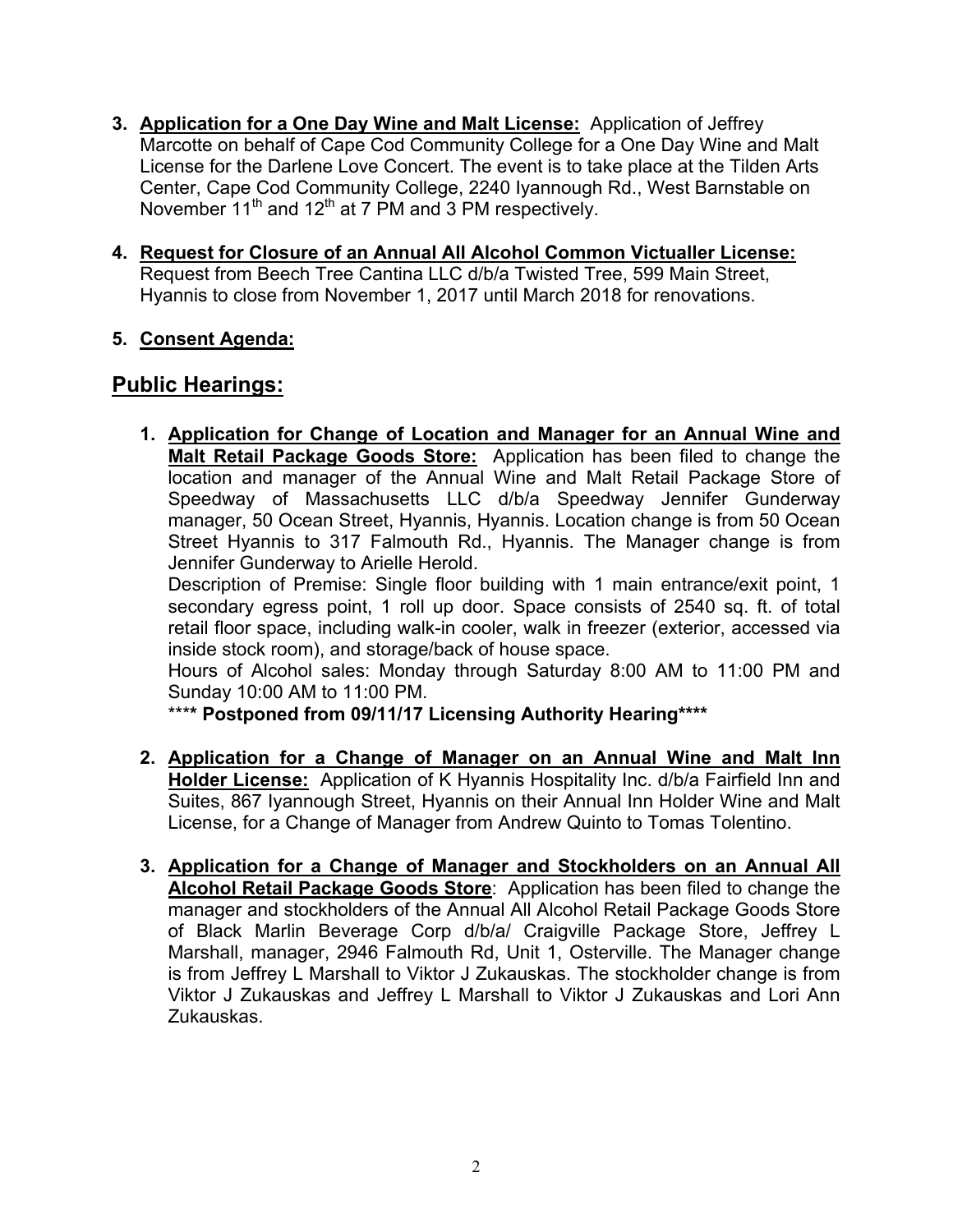## **Show Cause Hearing:**

**1. Show Cause Hearing for an All Alcohol Common Victualler License:** The Barnstable Police Department has requested a Show Cause Hearing be called before the Licensing Authority for **Tavern on the Fairway, LLC d/b/a Tavern on the Green**, William Hensley, Manager, 1460 Route 149, Marstons Mills for the following violation of the Town of Barnstable, MA Code: •Section § 501-5. Responsibilities of License Holder. (Violation of CMR 2.05(2), MGLc138.34(c) – underage possession of alcoholic beverages on licensed premise, as described in Barnstable Police Incident Report 17-1728-OF )

## **Licensing Division Updates:**

- 1. Licensing Department updates:
- 2. Police Department updates:

**And any other new business to come before the Licensing Authority; Matters not reasonably anticipated by the Chair** 

**The list of matters, are those reasonably anticipated by the president/chair, which may be discussed at the meeting. Not all items listed may in fact be discussed and other items not listed may in fact be discussed and other items not listed may also be brought up for discussion to the extent permitted by law. It is possible that if it so votes, the sub-committee may go into executive session. For your information the section of the M.G.L. that pertains to postings of meetings is as follows: Except in an emergency, in addition to any notice otherwise required by law, a public body shall post notice of every meeting at least 48 hours prior to such meeting, excluding Saturdays, Sundays and legal holidays. In an emergency, a public body shall post notice as soon as reasonably possible prior to such meeting. Notice shall be printed in a legible, easily understandable format and shall contain: the date, time and place of such meeting and a listing of topics that the chair reasonably anticipates will be discussed at the meeting. Meetings of a local public body, notice shall be filed with the municipal clerk, and posted in a manner conspicuously visible to the public at all hours in**